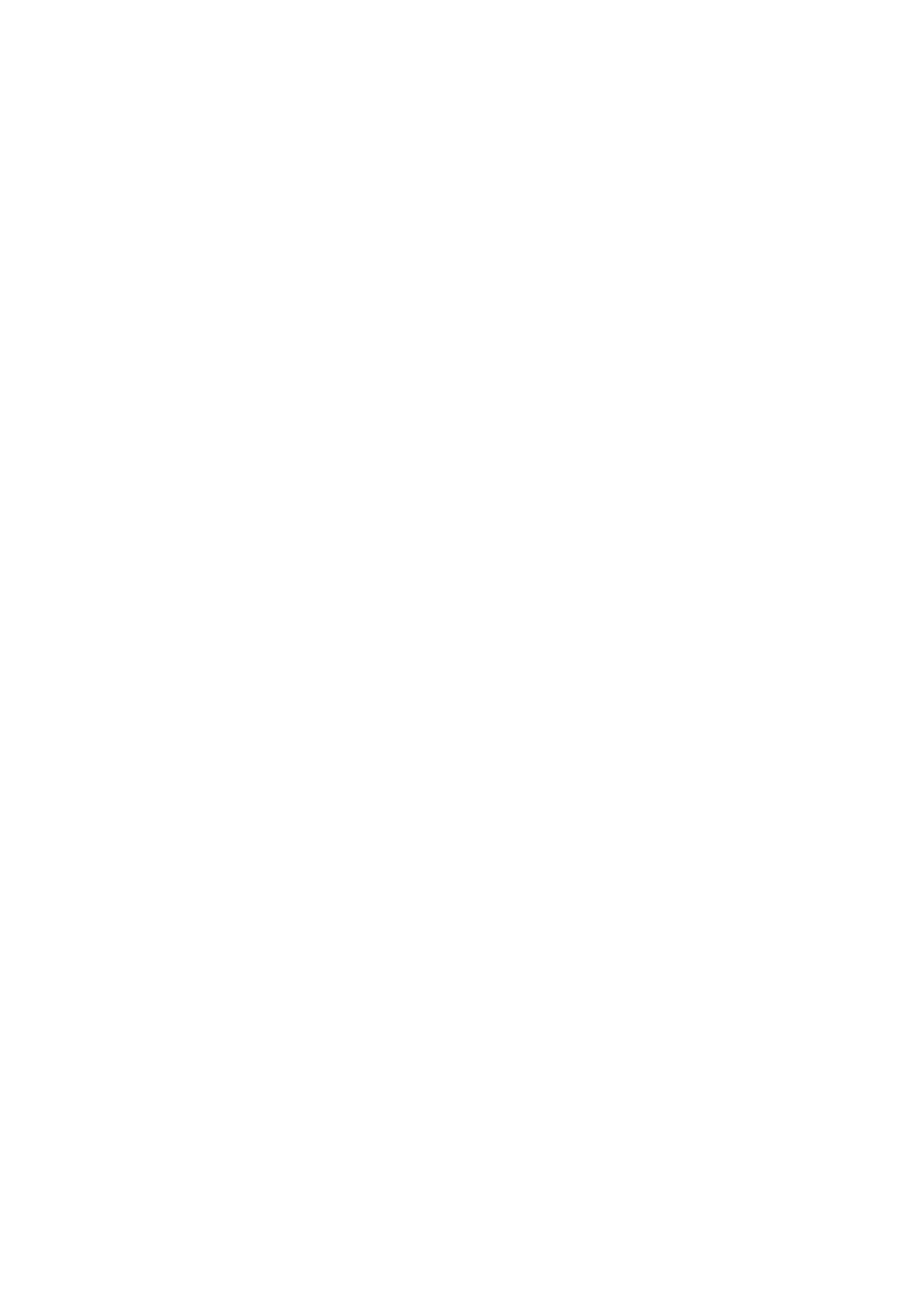## TABLE OF CONTENTs

| History of Development                       | 4               |
|----------------------------------------------|-----------------|
| Biomechanics of SWASH®                       | 5               |
| Hip Stabilization                            | 6               |
| <b>Functional Influence</b>                  | 7-8             |
| Indications & Contraindications              | 9               |
| Candidate Selection                          | 10              |
| <b>Product Selection</b>                     | $11 - 12$       |
| Pre- and Post-fitting functional evaluations | $\overline{13}$ |
| Protocols and Proper fit guidelines          | $14 - 15$       |
| <b>Benefits and Outcomes</b>                 | 16              |
| Frequently asked questions                   | 17              |
| <b>Fitting Assessment Chart</b>              | 19              |
| References                                   | 20              |

*Acknowledgements*

*To Dr. Paul Meyer of Cambridge, England who took the time and the effort to design a way to help his daughter, Rebecca, and children everywhere with cerebral palsy.*

*To Bertil Allard, Past President and CEO of Camp Scandinavia AB, whose vision, commitment and perseverance have made the SWASH® available around the world.*

*To Jan Smits, CPO, of The Netherlands, along with Prim SA of Spain, whose combined engineering and manufacturing skills have made the complex simple, and the simple simply work.*

*And especially to the children with physical disabilities, whose love, enthusiasm and enduring spirit are an inspiration to all of us.*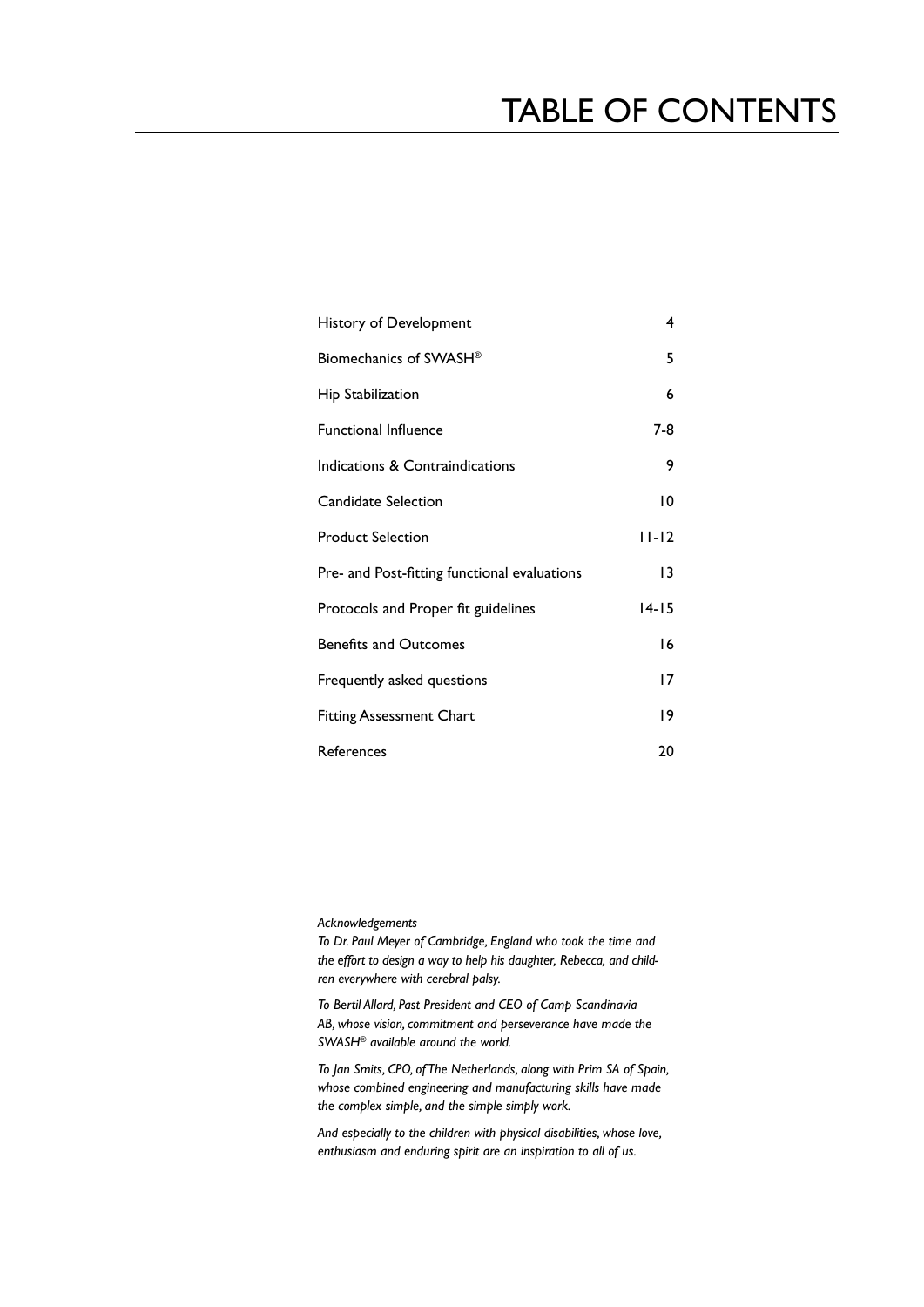## History OF DEVELOPMENT

In 1984, a four-year old girl with dystonic cerebral palsy developed subluxation of her left hip. She had been able to sit, stand and walk with support (albeit with scissoring). A fixed abduction brace was recommended to stabilize her hip, but her father was concerned about the negative side effects such a device could impart on "normal" function.

He researched medical literature published on use of hip orthotic devices, and concluded the "ideal" brace for his daughter must permit:

- • Independent hip flexion
- Maximum abduction during hip flexion
- Minimum abduction just enough to prevent scissoring during hip extension and weight-bearing
- • Normal anatomical movement as the orthosis moves from minimum abduction with hip extension to maximum abduction with hip flexion

Based on the findings in available literature, the father concluded a device was required that:

- Would allow the child to pursue a more normal range of activites with reduced risk of hip dislocation
- Would further enhance acetabular modeling and development of the hip joint complex.

With this in mind, he set about to design his daughter a brace that uses the rotation of leg bars about an inclined pivot to achieve abduction which was continuously variable according to the degree of hip flexion. The result of this effort is the SWASH® (Sitting, Walking And Standing Hip) Orthosis.

The first commercial use of the SWASH® began in 1992. Since then, thousands of children and some adults worldwide with varying degrees of disabilities have been able to realize the functional and psychological benefits offered by the assistance of this innovative orthotic intervention.

#### **Primary development goals of the SWASH®**

- 1. Increase abduction and stretch hip adductors to improve hip alignment
- 2. Prevent excessive adduction during sitting, standing and walking
- 3. Optimize sitting and standing posture
- 4. Achieve the above goals with an automatic transition from neutral (walking, standing) to abduction (sitting)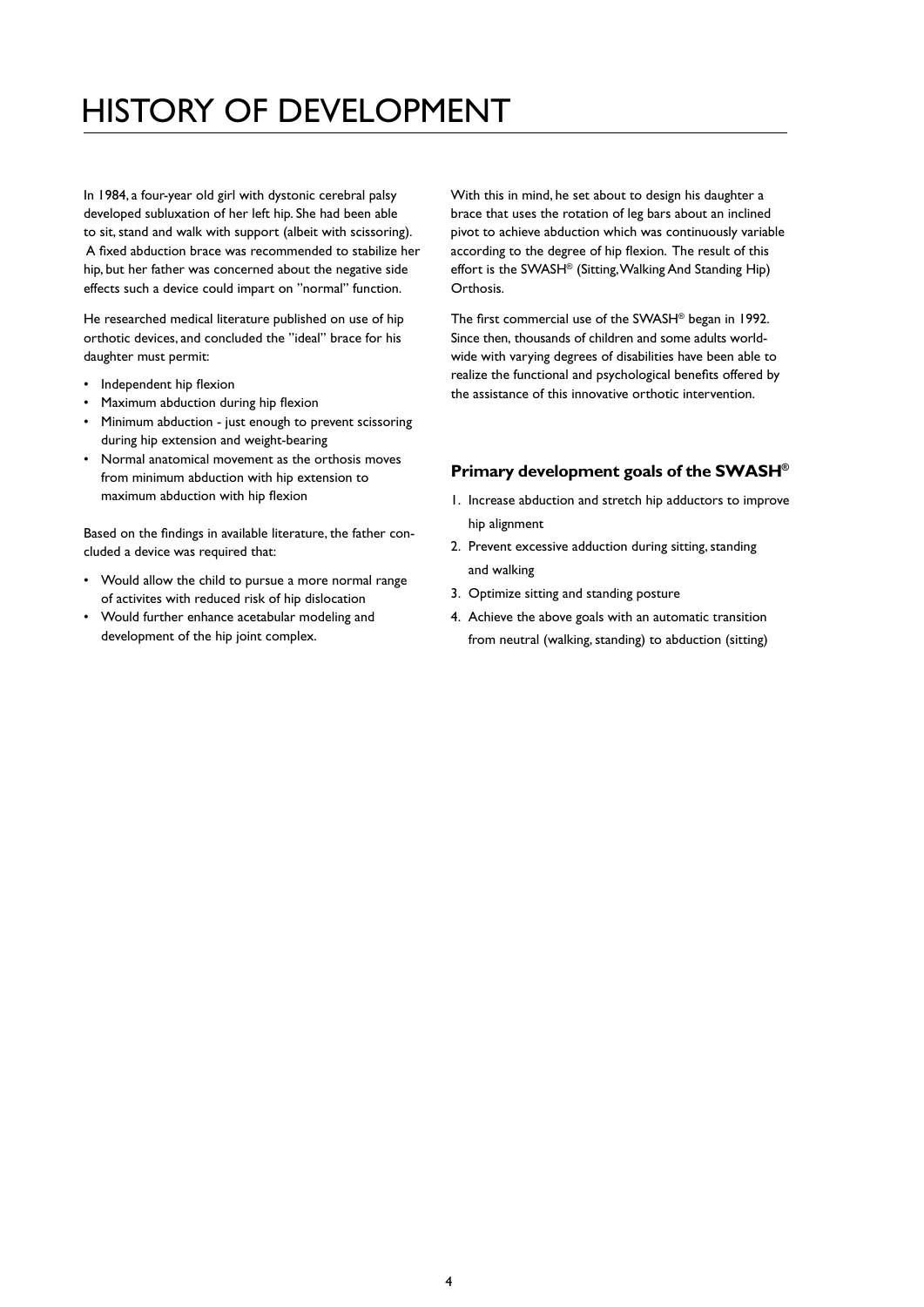## BIOMECHANICS OF SWASH®

#### **A Major Biomechanical Engineering Accomplishment**

The SWASH® appears to be a relatively simple device, but looks can be deceiving. From the distal tip of one upright to the distal tip of the other, there are a combination of twenty-one (21) joints and angles in the SWASH®. Changing one angle affects the function of the other twenty.

#### **Anatomic vs. Orthotic Pathways of Motion**

At first glance, it appears that the orthosis should cause significant "pistoning" of the thigh cuffs on the thighs, as the wearer moves from standing to sitting. The orthotic hip joints do not approximate the location of the anatomical hip joints. The orthotic joints are actually positioned closer to the sacroiliac joints than they are to the hip joints.



But in fact, the pathways of motion of the SWASH® thigh cuffs do mimic the pathways of motion of the femurs. This is designed into the orthosis through a combination of the angle of the pelvic band in the sagittal plane, and the angle of the hip joint assemblies in the transverse plane. Also contributing are the angles of the uprights through the hip joints, and the planes on which the angles on the uprights themselves are shaped.

The result of this tri-plane engineering is that "pistoning" of the cuff on the thigh is minimized.



#### **Center of Gravity**

Upon seeing the SWASH® orthosis, one would expect that the center of gravity would be posterior to the trunk. The joints are posterior, leading to the expectation that the center of gravity would also be posterior.

In fact, however, the tri-plane engineering again utilizes all the angles described previously to bring the center of gravity just anterior to L2, through the center of the trunk. Of most significance is the 20° angle in the transverse plane designed into the posterior section of the pelvic band. This angle moves the center of gravity from posterior to midtrunk alignment.

#### **Proximal Transfer of Adductor Tone**

High adductor tone affects posture of the entire body. It drives the feet into pronation, internally rotates the lower limbs, and has a flexion influence on both the knees and the hips. This lower extremity reaction to adductor tone influences the trunk into a slouched posture.

It is theorized that as SWASH® over-

comes adductor tone, two things happen. First, the biomechanical effect of the tone is reversed. It exerts an external rotary influence on the lower limbs (without twister cables), the knees and hips are influenced more towards extension, and the trunk stands more erect. Second, as the SWASH® reaches its limit for adduction, it transfers adductor force proximally, assisting anterior rotation of the pelvis to help achieve a more erect pos-



tural position.

NOTE: Preliminary results of a 10- patient study reports there is no increase in adductor tone associated with the use of a SWASH®.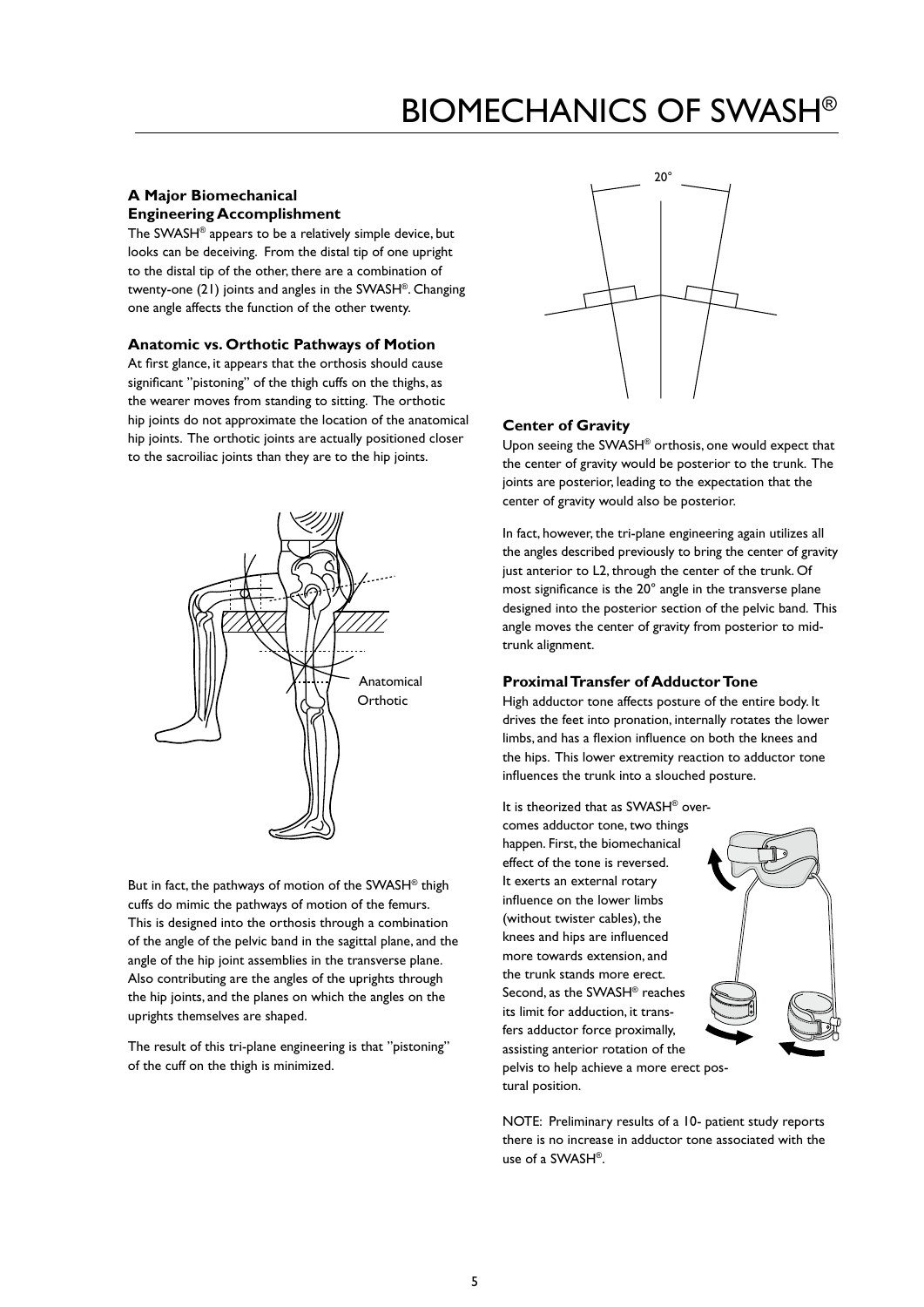## HIP STABILIZATION

The most visible benefits of the SWASH® are improvements in sitting and standing posture and stability, and for the ambulatory user, improvement in gait. The benefits can be immediate and are often dramatic. Continued improvements may be seen after the wearer has become acclimatized to the orthosis.

Given the visible benefits, perhaps the most important benefit the SWASH® offers is its influence on hip stability. The very nature of high adductor tone places dislocating forces on the hips. The internal rotation and adduction forces leave hips at risk. Data shows that ambulatory children with CP have a 30% incidence, and non-ambulatory children have a 60% incidence of hip subluxation requiring medical intervention.

Excessive adduction with internal rotation causes a posterior dislocating force, which is opposed by the SWASH® variable abduction brace. Although this may be expected to reduce the risk of hip dislocation, ongoing studies to document this benefit have not yet been completed.



ADduction Internal Rotation Unstable Alignment



ABduction External Rotation Better Alignment

This case example offers some insight into the effects of SWASH® to help prevent hip displacement over an extended period of time.



In this before fitting x-ray, pelvic obliquity and (R) hip subluxation are readily evident. The acetabulum is shallow and does not cover the femoral head.



One year post fitting shows improvement in pelvic angle and hip subluxation. Approximately 80% of the femoral head is now covered.



At year two post fitting shows further improvement of the femoral head within the acetabulum.



Three years post fitting shows normal pelvic angles and closer to normal hip development.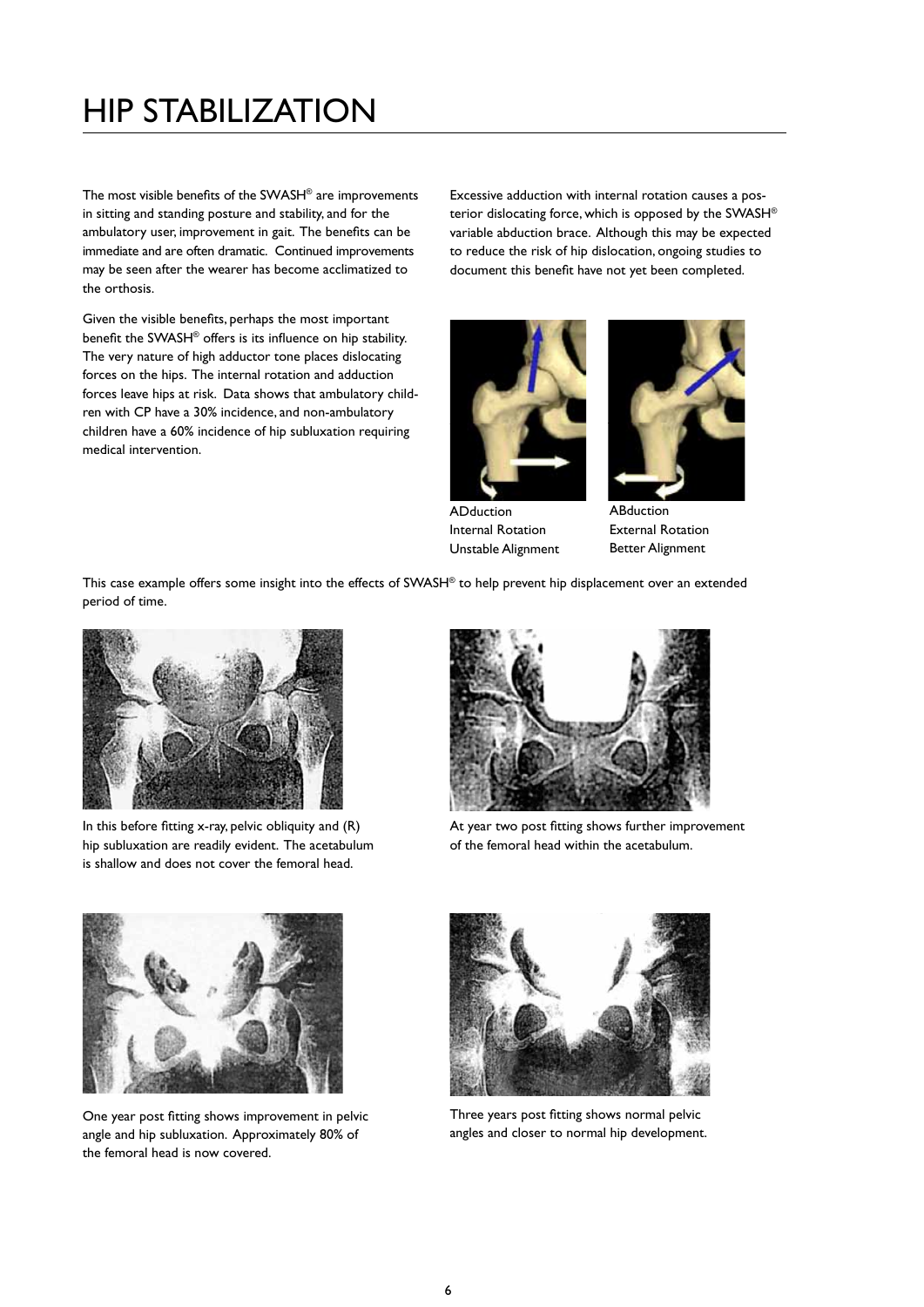### FUNCTIONAL INFLUENCE



#### **Sitting Posture & Stability**

Many individuals with neuromuscular disorders are very unstable during sitting due to spastic adduction leading to a narrow base of support. This is demonstrated by a typical slouched posture during sitting, along with the need for external assistance or the use of hands for "touch balance". While it is common to refer to one's "envelope of function", this type of sitting instability might be described as limiting one to a "cocoon of function", as hands are functionally tied down to the sitting surface.

When in the sitting position, SWASH<sup>®</sup> abducts the hips to create a wider tripod base for sitting stability. This wider base of support, combined with the spinal and pelvic support of the pelvic band, often provides sufficient postural assistance to open a whole new world for the user who otherwise is unable to sit without external assistance. Harnesses, wedges, and bolsters may often be considerably reduced if not eliminated.

The less involved child, who may be able to sit without external assist but requires use of the upper extremities for touch balance, may be able to sit independently when wearing the SWASH® - freeing the hands for eating, interacting with others, for more active participation in therapy programs, and for playing.

From the mild to the severely involved, the stable base for sitting will result in a more upright sitting posture - certainly a significant benefit for hip and spine alignment. The opportunity for enhanced upper extremity function may also improve trunk strength and control.

#### **Standing Posture & Stability**

With a successful fitting, SWASH<sup>®</sup> may offer significant improvements in standing posture. Non-ambulatory wearers will often be better able to stand more upright in their standing frames with reduced external assistance. For the ambulatory wearer, there will often be improvements in trunk posture, reduced scissoring and a wider base of support for standing.

As a result of overcoming adductor tone and its biomechanical consequences, standing frames or walkers will generally need to be adjusted higher to accommodate the more erect posture.

#### **Proprioceptive Implications**

While the biomechanical aspects of the SWASH® may be relatively well understood, it is more difficult to understand the proprioceptive implications. In almost every instance, fitting the SWASH® will result in a decrease in spasticity and improved reach targeting of the upper extremities. The mechanism for this common outcome is not entirely understood.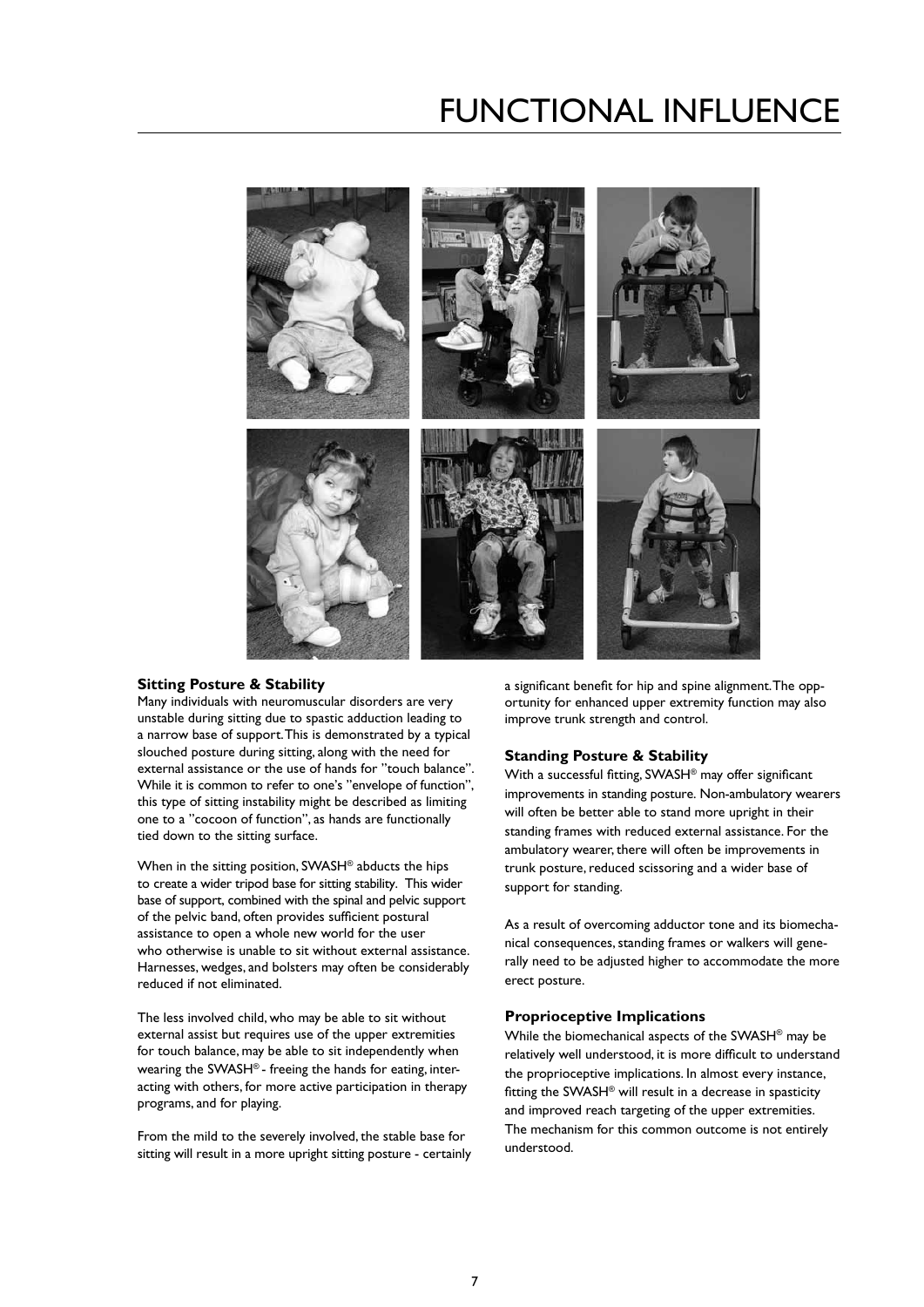## Functional influence

#### **Gait Dynamics**

SWASH® is the only hip orthosis that is designed to offer variable hip abduction - requiring no "unlocking" or other adjustments by the wearer or the caregiver.

For the ambulatory patient, this can offer significant functional benefits. With a successful fitting SWASH® can provide enough abduction to prevent scissoring during standing and gait. As the hips are flexed to the sitting position, the SWASH® uprights guide the femurs to further abduct the hips to create a tripod base for sitting stability and to stretch the hip adductors.



#### **Respiratory and Speech Functions**

The improved posture reduces the compromising of breathing capacity which can be a side affect of slouched posture. Many therapists have reported this improved posture can also have a positive impact on speech as a result of the improved breathing control and since the user can now bring the head and neck (less constriction of the vocal cords) into a more upright position.

Control of scissoring gait, more upright posture, and ability to shift from standing to sitting and sitting to standing with minimal, if any, external assistance can offer numerous benefits for ambulatory candidate:

- They may ambulate with greater independence. Many children who have never taken more than a few steps without someone having to untangle their feet can now walk to the limits of their endurance without scissoring.
- SWASH® may help conserve energy. Without the energy consumed in attempting to stabilize the trunk and untangle scissoring feet, the child is often able to walk more fluidly for greater distances.
- With the ability to walk better and more independently, they will want to walk more, and their distance/walking may improve. Walking now becomes a means of getting from here to there instead of an exercise to be endured during supervised therapy sessions. With better gait biomechanics and greater gait capacity, they will be better able to participate in physical therapy protocols to increase muscle length and reduce tone in the hamstrings and calf group.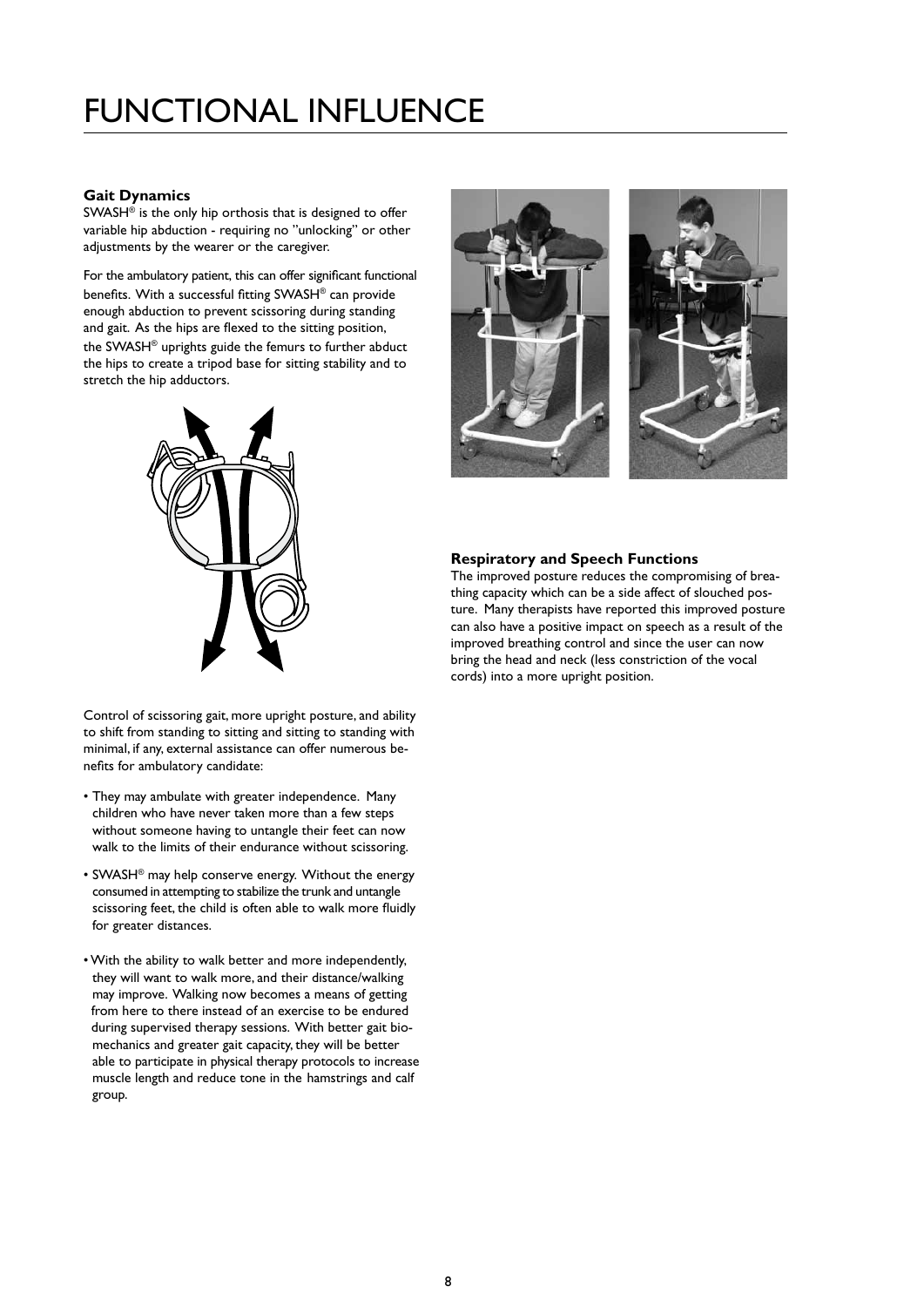## Indications & Contraindications

#### **Indications**

- Spastic Hemiplegia
- Spastic Diplegia
- Spastic Quadriplegia
- Risk of hip displacement (both ambulatory and non-ambulatory)
- Low trunk tone (may require customized combination with spinal jacket).
- Post-Botulinum Toxin A (Focal spasticity management) A three year, randomized multi-centre trial with concealed allocation to either BTX-A and bracing and/or observation concluded: "Injections of BTX-A combined with SWASH® bracing reduces the rate of hip displacement and delays the need for orthopaedic surgery".
- Post-operative For stabilization when abduction in both flexion and extension is required.
- Night Splint This application can be especially useful if the child spends the first two or three hours of the day overcoming muscle shortening that occurred during sleep. It is recommended to first allow the child to become accustomed to wearing the brace during the day.

#### **Contraindications**

- Dislocated hips
- Fixed hip flexion contracture greater than 20°. There are no finite guidelines for use with non-fixed flexion contracture - this generally is dependent on wearer tolerance.
- Adductors so strong they overpower the SWASH® uprights (SWASH® Low Profile has larger diameter and therefore stronger uprights.)
- Adductor length so short it causes discomfort with SWASH® use in the sitting position
- If ambulatory, excessive tibial torsion or foot involvement, without physician assessment of impact SWASH® impacts on these conditions.

#### **Precautions**

- In patients with shortening of hamstrings, psoas, adductors, or Achilles Tendon, great care should be taken when planning the orthotic and therapy program.
- SWASH<sup>®</sup> is not a treatment for hamstring tightness. If current therapy protocols include exercises to relieve hamstring tightness, it is important these exercises be continued as hamstrings will not be stretched in the SWASH®. Hamstring tightness should be monitored on a regular basis. Any signs of increased tightness should be specifically addressed.
- SWASH<sup>®</sup> does not eliminate the need for AFOs. Particularly for the ambulatory wearer, it is important to re-evaluate the AFO design as the needs may change as a result of the new stance and gait patterns that will result from wearing the SWASH®.
- $SWASH^{\circledast}$  does not replace rehabilitation or the therapist. It does help overcome some of the major consequences of high adductor tone and therefore allows more specific and functional rehabilitation.
- Patients with spinal asymmetry or deformity may be unable to wear the SWASH®, or may require that the orthosis be incorporated into a custom body jacket.
- With time, for some wearers, spasticity of the adductors may reduce either due to wearing the orthosis or BotulinumToxin A (BTX-A) injections. It is important on a regular basis to review the amount of abduction correction needed to maximize hip alignment and functional goals.

#### **Limitations**

- The SWASH<sup>®</sup> is not a cure-all for all postural problems. New movement and postural motor control patterns will have to be learned and gained. The SWASH® is seen as a device to facilitate these gains.
- If patients cannot walk at all without the SWASH®, it is highly unlikely they will be able to walk with the SWASH®.
- Even with the SWASH® in use, there may be residual internal rotation of the lower extremities. Very often, unless there are internal tibial torsion or metatarsus adductus issues, the medial hamstrings have been seen to exert this internal rotary influence. An aggressive stretching program of the medial hamstings has been seen to minimize this residual internal rotation.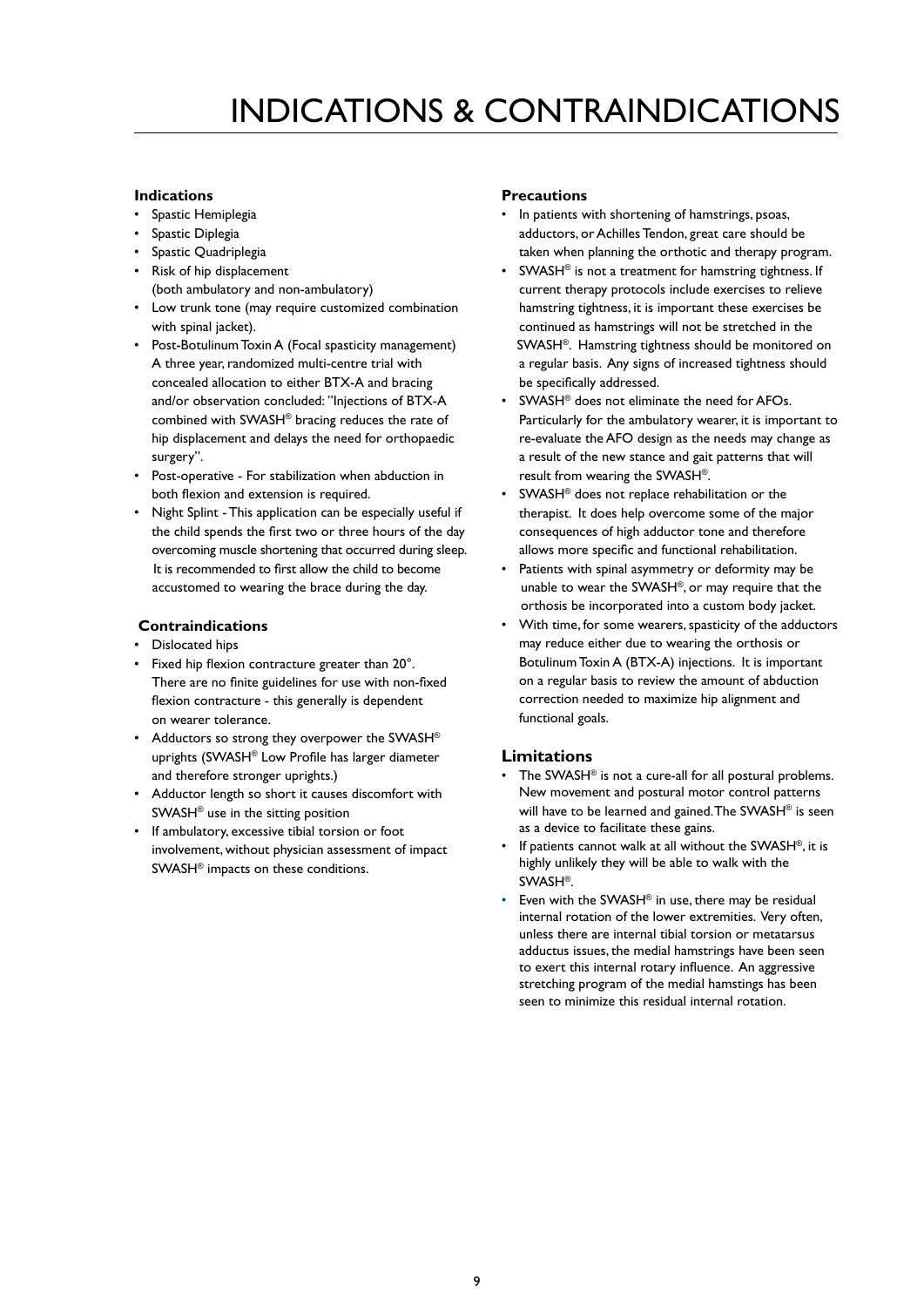## CANDIDATE SELECTION

Since its introduction, physicians have prescribed thousands of SWASH® for patients from infants to adults, ambulatory and non-ambulatory, from mild to severe involvement - to protect hip alignment, improve the ability to sit independently or at least with reduced external assistance, improve sitting and standing posture, and for improvement of stepping for patients with scissoring postures.

#### **The following are guidelines presented by subject area.**

#### **Age**

The following age discussions are intended as a guide only, based on fitting experiences. However, it is important to remember every candidate and level of development varies at different ages, so there will definitely be exceptions in each age category:

#### **Early Intervention (9 months - 2 years):**

Both SWASH® and SWASH® Low profile will fit an infant as young as 9-10 months. SWASH® has been widely prescribed for infants at risk for spastic hip displacement. When properly fitted, SWASH® will not interfere with crawling. For the child that may be able to learn to walk, SWASH® can often help them to better stabilize as they pull themselves up on furniture. For the child who may only be able to sit, the wide abduction base may help them achieve a more stable position.

#### **2 - 6 years**

This age group will generally adapt to the SWASH® very quickly. They tend to accept quite readily the correction it offers and, with guidance from the physical therapist and caregiver, develop new skills. They usually accept the sitting stability it offers and quite freely start using their upper extremities for function instead of for sitting balance.

#### **6 - 12 years**

Around this age the child can be slower to adapt. By the time a child reaches 9 or 10, there may also be muscle length issues (contracture), muscle strength issues, and long-standing neuromotor patterns that can be very difficult to overcome. For the child in this age group with strong adductor tone, the SWASH® Low Profile is generally recommended as the uprights in this model are stronger.

#### **13 - Adult**

The pelvic band of the Classic SWASH® will fit a waist circumference up to 72 cm (28 1/4 inches). SWASH® has been successfully fitted on small adults who fit within this range. Again, due to the increased strength of the uprights, the SWASH® Low Profile may be required to control the adductor tone. A larger size SWASH® Low Profile with longer uprights and larger cuffs is now available.

#### **Acclimatization Time**

Age, cooperation, and the degree of functional involvement all affect the length of time for the wearer to become accustomed to the orthosis. As a general rule, the younger the candidate, the quicker they accommodate to the orthosis. Even those that acclimate quickly, will continue to improve in function as they continue to wear the orthosis. If immediate results are not seen, it is encouraged to allow the candidate to continue to wear the orthosis at least an additional 30 minutes to one hour as it has been observed that given time to relax in the orthosis - they start to realize how they can use its support to sit, stand, or walk better. If no improvement is seen after one hour, it is unlikely SWASH® will be of benefit.

Sometimes improved posture is evident immediately upon application, but then he or she tends to return to the original slouched posture. This is usually indicative that the orthosis will work, but physical therapy and re-training may be required to establish new movement patterns.

Especially children who have always had to use their hands for balance, are scared to "let go" for fear they will topple over. A little "diversion therapy", such as trying to get them to clap their hands or reach for a ball will help them overcome the fear.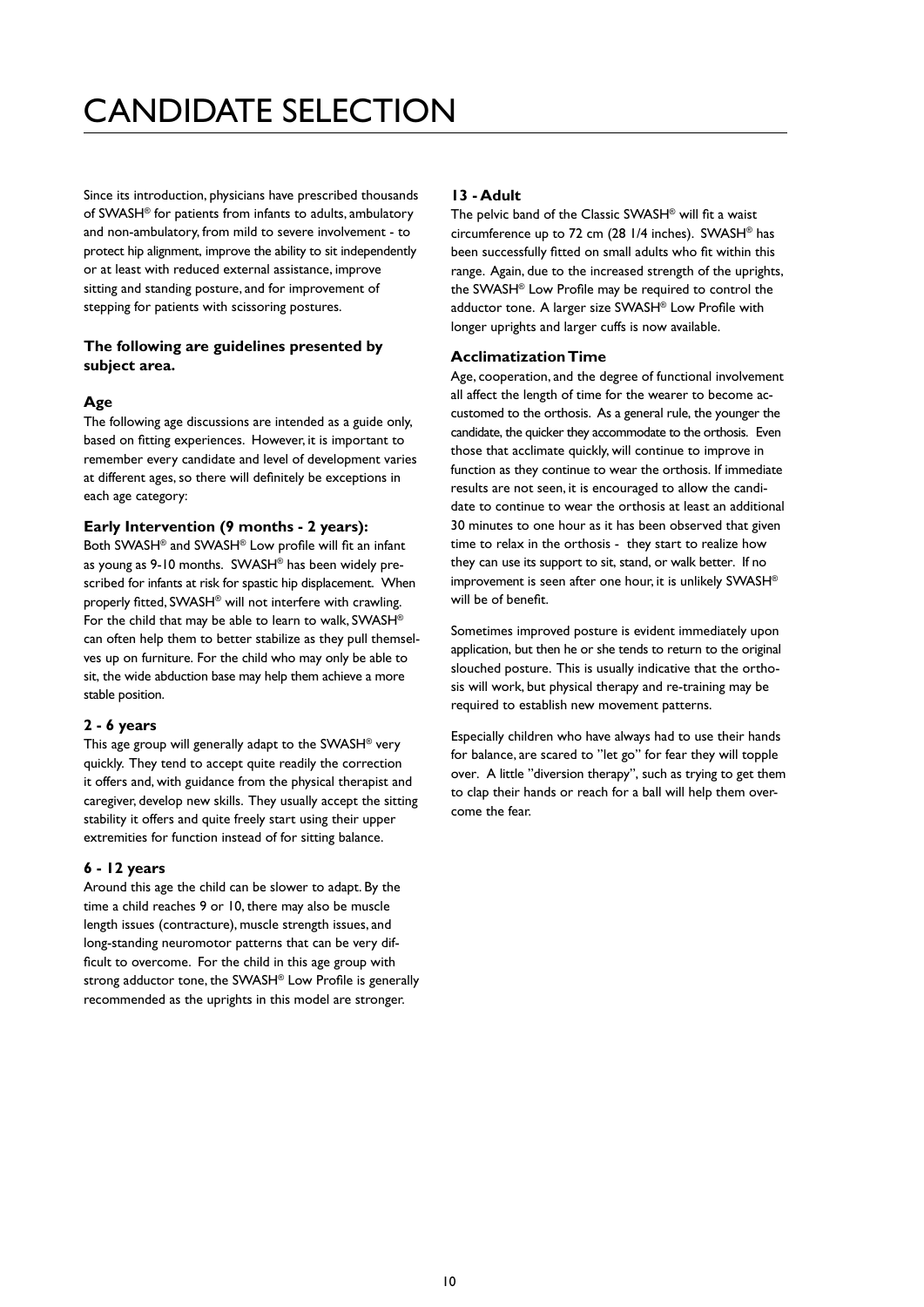## PRODUCT SELECTION





#### **SWASH® Classic**

The original design of SWASH® uses a plastic anterior overlap pelvic band to secure the orthosis around the waist and maintain its position, resting over the ASIS, just below the navel. In the back, the pelvic section extends from L2/L3 to the distal margin of the sacrum, providing maximum pelvic support. Children with low trunk tone and/or very limited trunk control strength may benefit from the increased posterior and lateral support this design offers. The thigh cuff closure is a double-lock strapping system to reduce the chances of unwanted removal by children. Pelvic band and thigh cuff padding are removable for laundering.

The uprights are 6mm (size1) and 7mm (sizes 2-4) diameter. The smaller diameter uprights on the size 1 allow more "spring", permitting less restriction of movement. This is often desirable for the developing infant.

#### **SWASH® Low Profile**

SWASH® LP uses a padded iliac extension that can be positioned in one of two places: it can be fit immediately above the iliac crest between the crest and the inferior angle of the costal flair, or it can be fit between the ASIS and the greater trochanter. The latter is used to minimize any influence towards lumbar flexion when sitting. The double strap front closure allows for symmetrical application. In the back, the padded metal posterior frame extends from approximately L2/L3 to S1/S2. The metal offers positive non-slip contact for the abduction control joints, and includes clear markings to monitor abduction settings. The joints are tapered downward to accommodate most walker styles. The thigh cuff closure is a simple double Velcro fold-back closure for easy donning and doffing. The pelvic band cover and thigh cuff padding are removable for laundering. The uprights for all sizes are 8mm diameter. This increase in diameter offers added strength to manage very high tone, plus it allows cuffs to be completely interchangeable between all sizes.

#### **Guidelines for Product Selection**

The following are offered as general guidelines only. When possible, it is recommended to try each style on the patient to best assess which offers optimum function.

 $\overline{a}$ 

- When maximum trunk control is required, i.e., When the primary goal is to control scissoring gait
- When patient is primarily non-ambulatory When wearer has limited space between (GMFCS IV-V). the iliac crest and the rib cage.
- the size 1 are desired to permit less restriction adductor tone. of movement. **•** When candidate and/or caregiver acceptance of
- more desirable neuro-sensory motor response. cosmetically acceptable to some.

#### **SWASH® Classic SWASH® Low Profile**

- for the candidate who lacks muscle strength and the posterior joints on the SWASH® Classic interfere or upper body control to sit upright. with posterior walker, and a new walker is not an option.
	-
- When a smaller diameter (6mm) uprights on When maximum upright strength is required to manage
- When the greater pelvic coverage area triggers  $\blacksquare$  "bracing" is an issue, the Low profile is more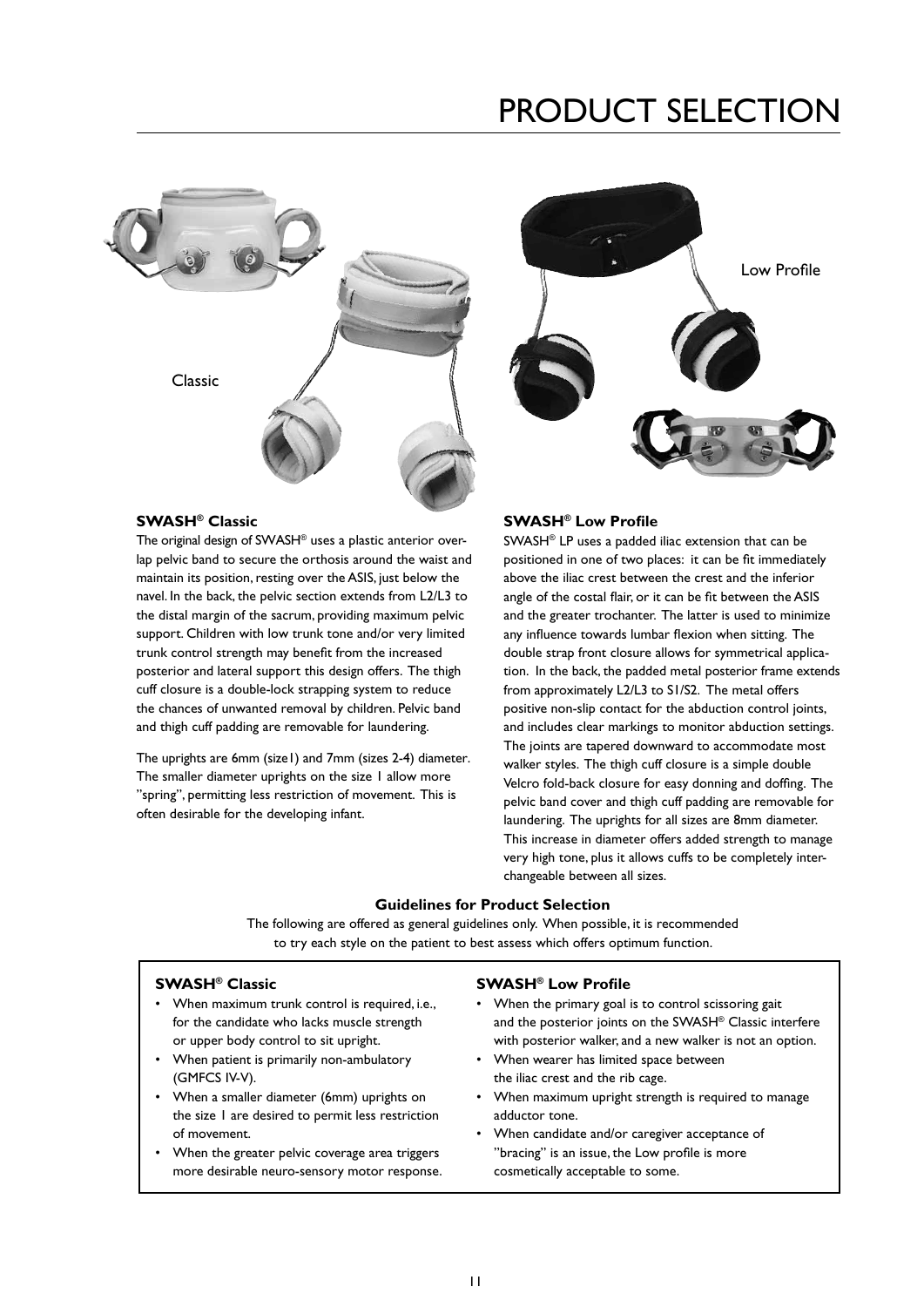## PRODUCT SELECTION

#### **115 or 123 Degree Uprights?**

SWASH® is available with either 115° or 123° uprights. This refers only to the fixed angle of the most proximal visible curve in the uprights – it does NOT refer to the exact degree of abduction obtained while wearing the orthosis.

Standing and walking functions of both uprights are very similar. Generally the differences between the two are related to sitting function, with the 123° uprights creating greater amounts of abduction and the 115° uprights creating relatively smaller amounts of abduction.

NOTE: In sitting, the  $123^\circ$  uprights will have a greater influence towards posterior pelvic rotation, thereby increasing the flexion influence on the trunk.

The selection of the 115 or 123-degree uprights does have an effect on the postural outcome of the fitting. The following are offered as guidelines:



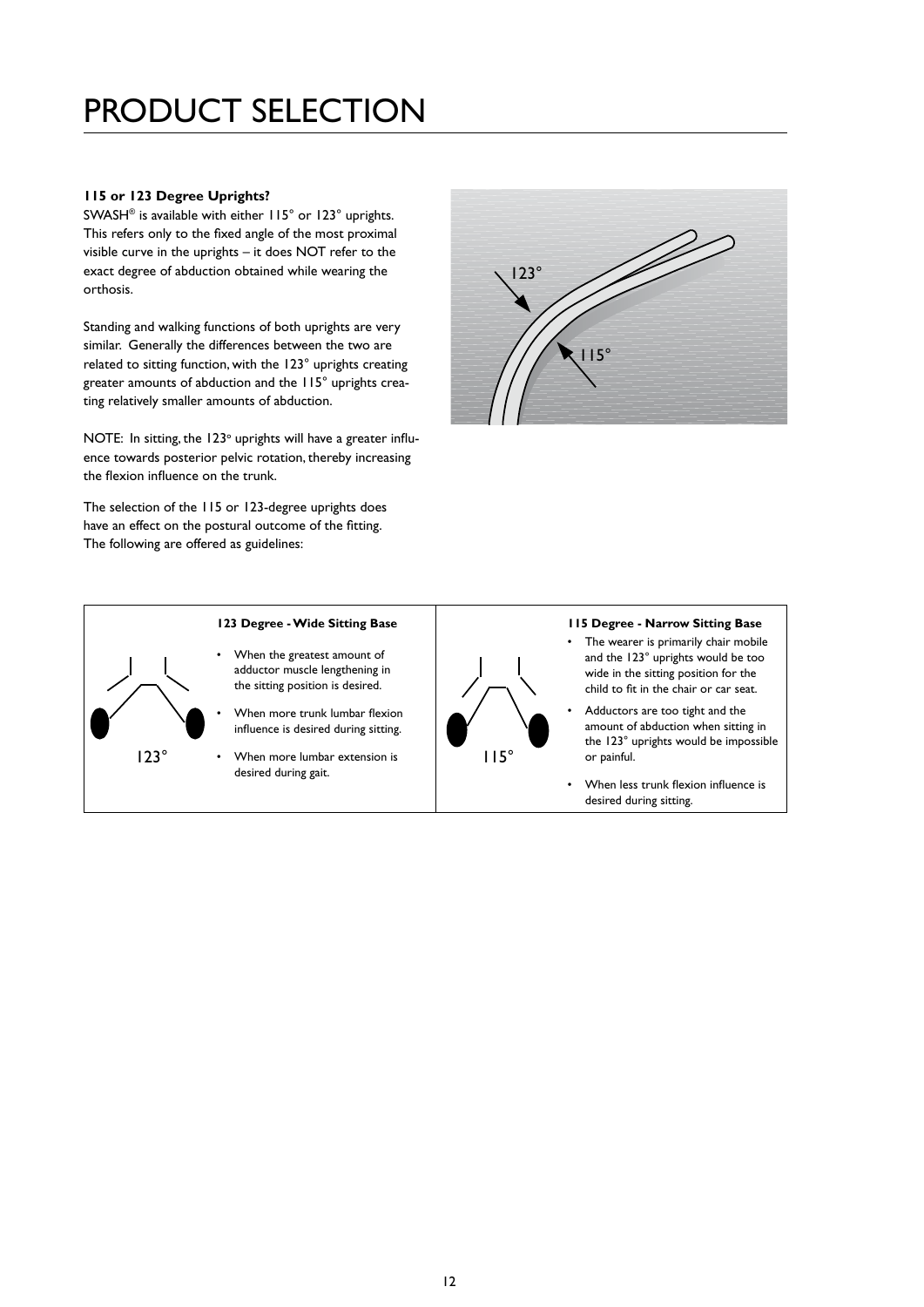#### **Pre-Fitting Functional Evaluations**

A pre-fitting assessment should be done and documented with a team consisting of at least a physical therapist and the orthotist. It is also desirable to have the primary caregiver present during this assessment. Each person brings to the evaluation their own areas of expertise and observational skills. Don't be surprised if the primary caregiver sees more than the rest of the medical team! Their observations and comments can be surprisingly insightful.

The assessments should be oriented toward assessing the hip stability/displacement and overall function as opposed to individual components of function. Carefully observe function or limitations of the adductors, hamstring, and hip flexors. Be aware of and document symmetries found during the evaluation. Some facilities are using videotape as one of the ways to document the before and after effects of the SWASH®. Clinically proven assessment methods such as Gross Motor Function Measure (GMFM), or the Peabody Developmental Motor Scales (PDMS), among other tests will add validity and proven repeatability to the assessment process.

Below is a guide of areas to assess posture and function PRIOR to SWASH® fitting:

#### **SITTING (90/90 position)**

- Overall sitting height from sitting surface
- Time no touch sitting
- Reaching distance capacity
- Ball catch capacity
- Sit to stand functional performance
- General stability and posture
- Hip adduction
- Pelvic tilt posture due to hamstring tightness

#### **STANDING**

- • Overall stance height
- • Foot position and alignment
- Reaching capacity with extrinsic support
- Reaching capacity without extrinsic support
- Stand to squat functional performance
- General posture
- Femoral alignment

#### **WALKING**

(with normal ambulatory aid and with normal AFOs if used)

- Incidence of scissoring and scissoring posture
- Transverse plane alignment both sides (one limb rotated more than the other?)
- Stride length
- Stride base width
- Heel to toe utilization during gait
- Speed
- Distance capacity

#### **Primary & Secondary Goals**

Based on above assessment, establish primary and secondary goals for the orthotic intervention. For example: Hip alignement? Stretch adductors? Increase walking capacity? Improve sitting posture? Appropriate product selection (Classic or Low Profile, 115° or 123° uprights) and proper fit are highly dependent on knowing these goals.

#### **Post-Fitting Functional Evaluations**

During this process, simply repeat the evaluations accomplished in the pre-fitting evaluation. Note any changes in functional capacity that are measured or observed.

#### **Please consider the following:**

#### **Age**

The younger wearer typically adapts to the orthosis and shows more immediate improvements than the older wearer.

#### **Acclimatization Time**

While some differences are usually apparent immediately after fitting, many more changes will become apparent after days, weeks, or months in the SWASH®. It may take some time for the wearer to acclimatize to and to trust the orthosis. Many children will demonstrate a more erect and stable standing posture. It may take some time to become acclimatized to this new posture and elevation. Cervical hyperextension and spinal rotation should diminish as pelvic stability increases. Improvements in standing balance and stability may be demonstrated after a few hours or days.

#### **Walker, Standing Frame, Crutch Adjustment**

Be certain that the height of any standing or walking assistance device is evaluated with the child wearing the SWASH®. It will often need to be raised to accommodate to the new stance height of the child.

#### **Abduction Adjustment**

In initially setting up the orthosis, it is difficult to judge the amount of abduction required to provide optimum hip stability and achieve established goals. If ambulatory and scissoring is still hindering gait, abduction angles willl need to be re-adjusted by the fitter.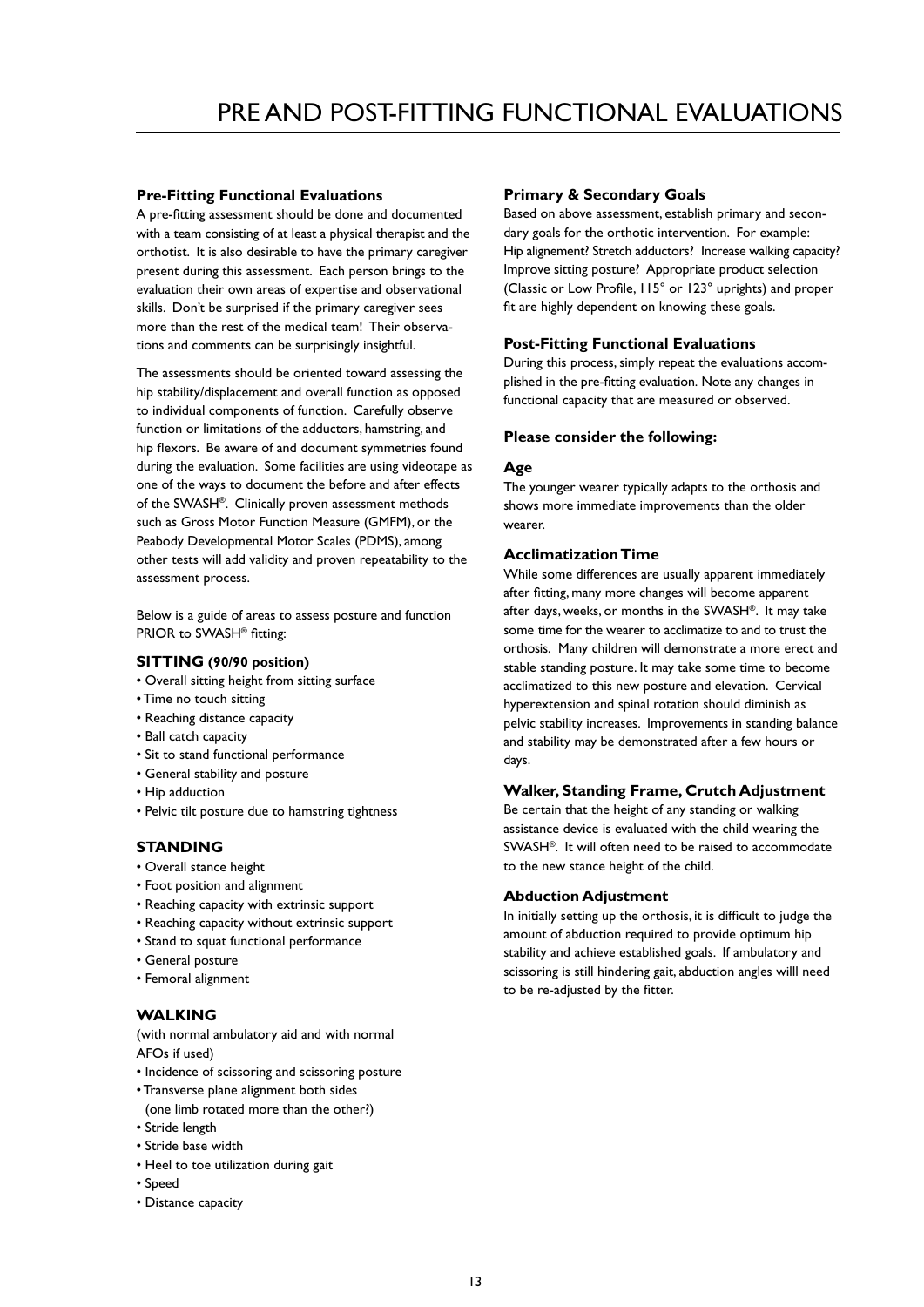## PROTOCOLS AND PROPER FIT GUIDELINES

#### **Protocols**

#### **Wearing time**

The number of hours the orthosis is to be worn should be determined by the physician. This time will vary depending on the degree of involvement of the pathology, the goals of the rehabilitation program, and the tolerance of the wearer. While up to 24 hour use may be indicated, the recommended wearing time is at least six hours per day, usually during periods of highest activity (sitting, standing, and stepping). The SWASH<sup>®</sup> may also be prescribed to be worn at night to control night time scissoring.

#### **Fitting over / under clothing**

The orthosis should ideally be fitted under clothing to optimize the control it has over hip alignment. This also facilitates the child who is managing their own toilet.

#### **Liner care instructions**

The liner in the SWASH® Classic and the cover of the SWASH® Low Profile are removable. Both may be removed, hand washed in cool water with mild detergent, and dried flat. Replacement liners and covers are available through your orthotist.

#### **Skin care**

Red marks that appear as a result of wearing the orthosis should disappear within 30 minutes of removing the orthosis. The most persistent red marks are usually on the inside part of the thigh under the thigh cuff. Consult your orthotist if the red marks do not disappear within 30 minutes after removing the orthosis.

#### **Orthotist Follow-Up**

A one-to-two week post-fitting check-up is recommended to assure the integrity of the othosis and caregiver fitting technique. The primary purpose of this follow-up is to check for the need to adjust hip abduction to assure proper hip alignment.

#### **Proper Fit Guidelines**



#### **Pelvic Band**

#### Location:

SWASH® Classic - Immediately over the ASIS.

SWASH® L.P. - The waist band should rest comfortably on the ASIS. It should be contoured to the shape of the waistline and extend no more than 2 inches / 5 cm toward anterior midline.

#### **Symmetry**

For both orthoses, make certain the orthosis is applied as symmetrically as possible. The orthosis should NOT be rotated on the wearer as this can result in loss of control of hip alignment.

#### **Tightness**

You should be able to insert the fingers of one hand between the padding and the abdomen.

#### **Amount of abduction**

The abduction setting varies considerably from patient to patient, depending on primary and secondary goals for the orthosis. For both non-ambulatory and ambulatory wearers, the "ideal" is to adjust abduction to provide appropriate hip containment and knee clearance.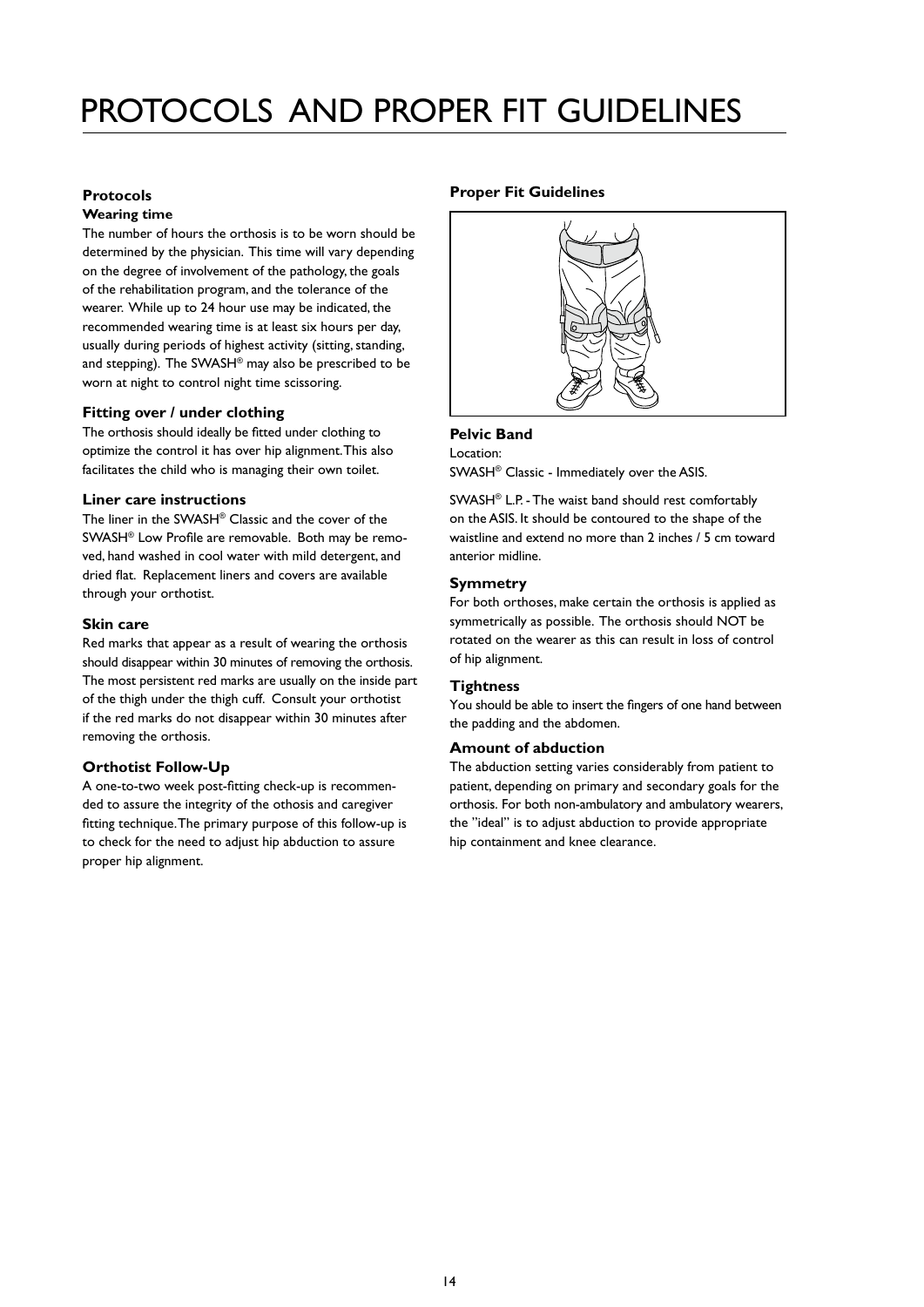## PROTOCOLS AND PROPER FIT GUIDELINES

#### **Cuffs**



Location - Usually as distal as possible without interfering with popliteus, but may be located up to distal 2/3 of femur if flexion influence is present.



Closure Gap - There should be no more than 2 inches / 5 cm gap between the medial and lateral sides of the plastic. The cuffs should fit comfortably snug, never so tight as to cause red marks or compromise circulation.



The cuffs are conical shape. They should be fitted so the greater circumference is proximal.

**Uprights**



Left and Right - There is a left and right for the uprights. When standing, the 1st curve from the distal end should angle to the posterior. If it doesn't, it is on the wrong side.



Length - The distal end of the upright should be in line with the distal end of the cuff padding.



Hip Clearance - The uprights should be as close as possible to the greater trochanters without impinging on them when the hips are flexed.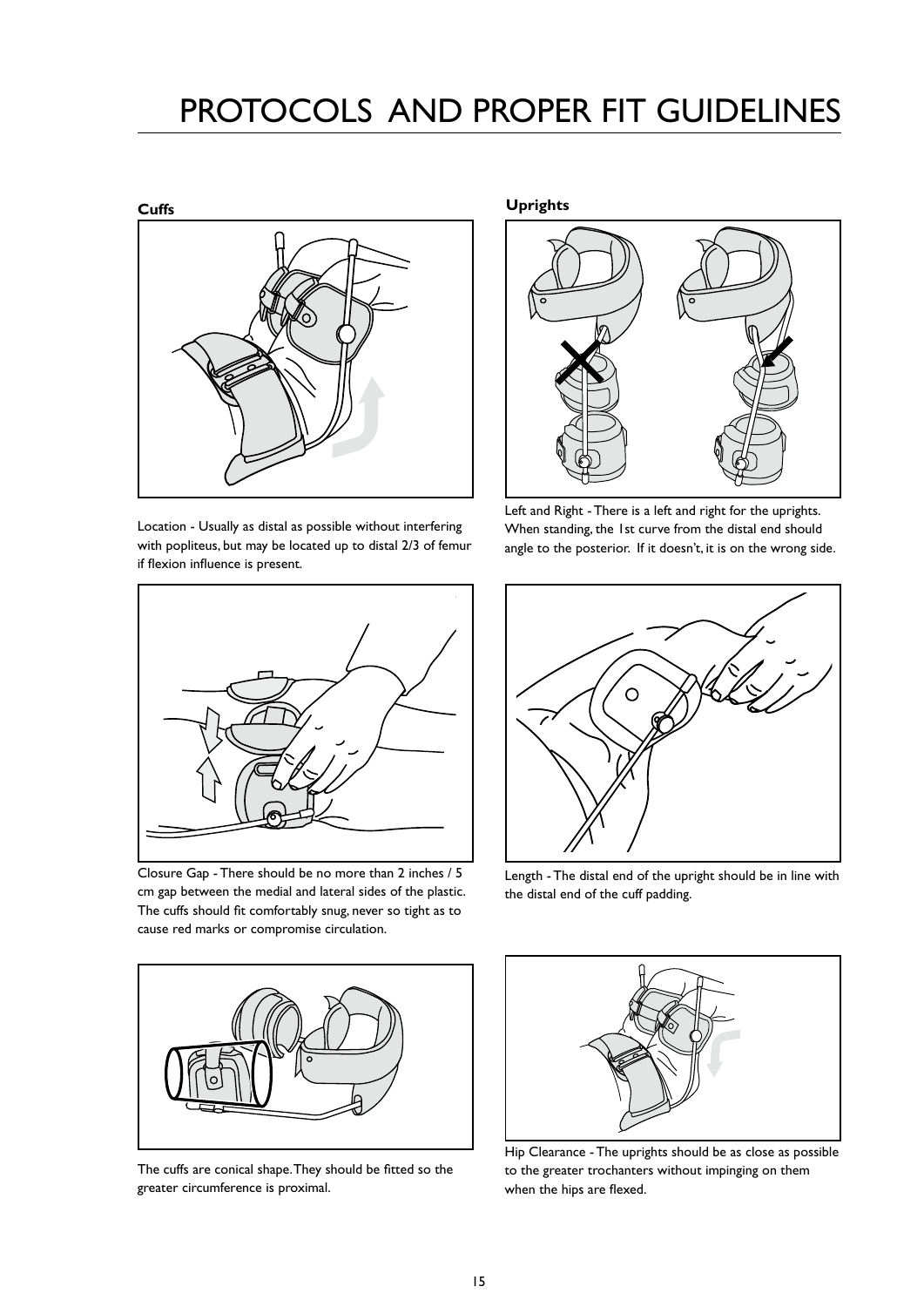## BENEFITS AND OUTCOMES

#### **Benefits**

- Limits or controls adduction when sitting, standing and walking to prevent scissoring
- Provides additional abduction for muscle lengthening and sitting stability
- Provides support throughout the day
- Limits adduction during the night
- May reduce hip displacement caused by strong adductors
- Improves hip alignment
- Can prolong effects of other treatment modalities
- Maintains muscle length
- May delay the progression to surgery

#### **Outcomes**

- Improved ambulation when wearing the orthosis. "Gait scores showed improved pelvic symmetry, better knee clearance, and progression in functional walking scales in most cases"
- Longer walking distances using less energy is reported by some parents
- Vertical positions and dynamic walking are associated with improved respiratory, bladder and kidney functions
- Improved trunk control facilitates upper body function for enhanced stretching and other exercises to improve muscle control and coordination skills
- Improved sitting balance means the possibility of using both hands to perform tasks such as eating, playing, manipulating objects, and interacting with others instead of holding the sitting surface for touch balance
- Neutralizing the dislocating forces secondary to high adductor tone may arrest or reduce hip displacement
- Clinically observable impact on the function of the proprioceptive response. This can generally be seen in the
	- a) Reduced tone of the adductors
	- b) Improved posture of the trunk and
- c) Enhanced coordination of the upper extremities resulting in better reach targeting
- Often helps the wearer overcome pathological movement patterns
- Early mobilization may also reduce subluxation and dislocation of the hips
- Improved respiratory function as a result of the more upright posture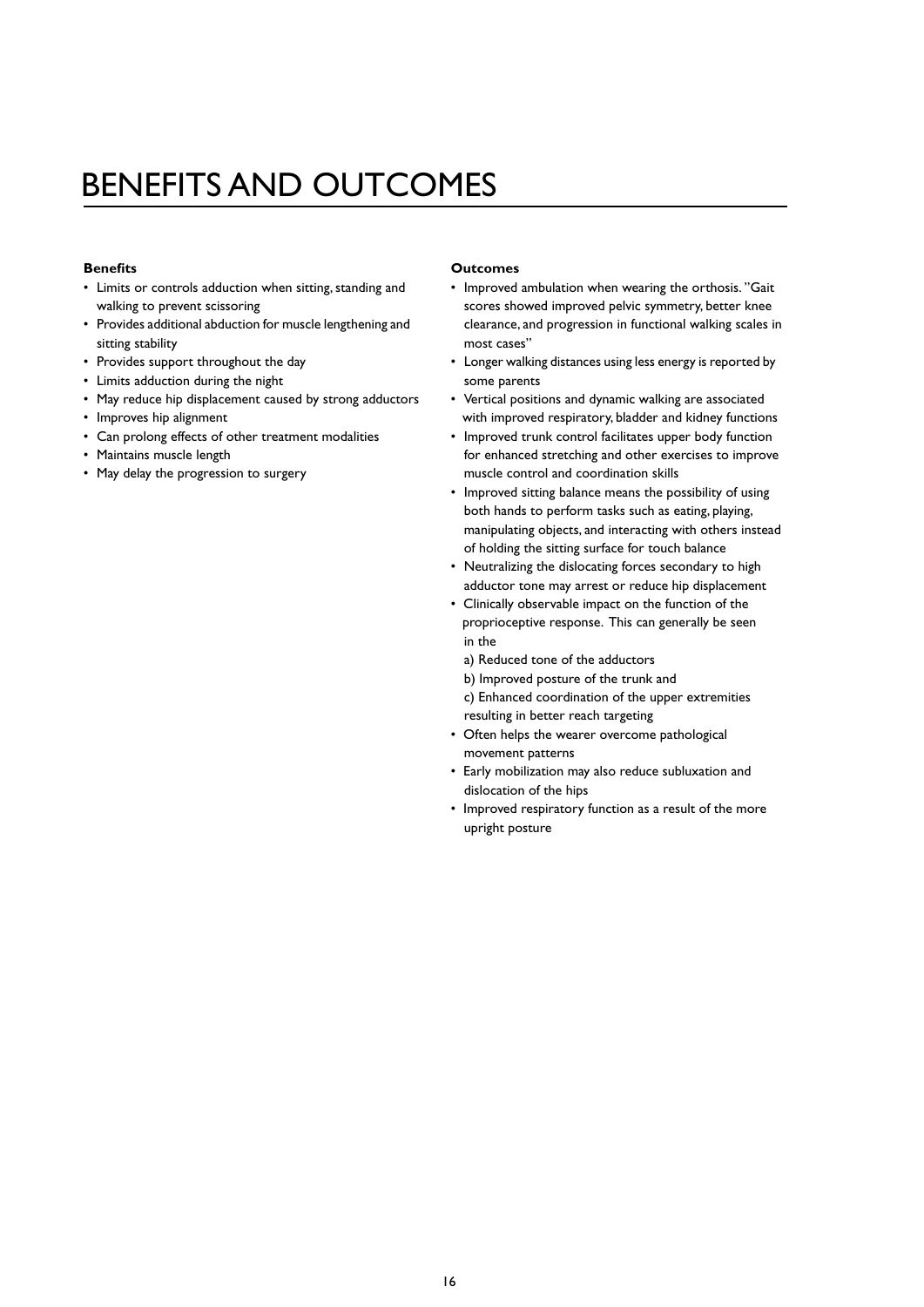## Frequently Asked Questions about SWASH®

#### **Is the SWASH® usually worn over or under clothing?**

The SWASH® is generally fitted under clothing to optimize the control the device has in enhancing hip alignment.

#### **What about toileting?**

Generally SWASH® must be removed for toileting because the orthosis interferes with easy donning and doffing of underwear and diapers.

#### **Will using SWASH® strengthen adductors?**

The opposite is true because the SWASH® serves to stretch the adductors and cause them to clinically present with lower tone.

#### **When will patients progress to not needing the SWASH®?**

The SWASH® helps manage the consequences of high adductor tone. While there may be some carryover in lessened adductor tone after use of the SWASH, it is not known if it will return if SWASH® use is totally discontinued.

#### **Will AFOs still be necessary?**

The SWASH® does not alter the need for AFOs. It may, however, change the design criteria for some patients. Because the SWASH® has a significant influence over transverse plane rotation of the lower extremities, AFOs will generally need to be set up in relatively neutral position relative to rotation.

#### **How long should the patient wear the SWASH® each day?**

The SWASH® is generally worn at least six hours each day. It can also be very appropriate for use as a night splint.

#### **Are there any side effects to using the SWASH®?**

Pressure marks may be evident on inside thigh where the SWASH® overcomes the forces of abnormal adductor tone. These marks should disappear within 30 minutes of removing the SWASH®.

#### **The patient still seems to sit in too much spinal flexion. Can anything be done about that?**

115° uprights tend to minimize this problem. Adding a sitting wedge (thicker part under seat, narrow part under legs) can also help to minimize the negative postural effects of tight hamstrings. If the problem persists, return to the orthotist for further adjustments.

#### **How long before a child will "outgrow" his or her SWASH®?**

SWASH® will usually fit a child for 2-3 years. Components are sold separately, so it is possible for the orthotist to adjust up to a larger cuff or longer uprights should that be necessary.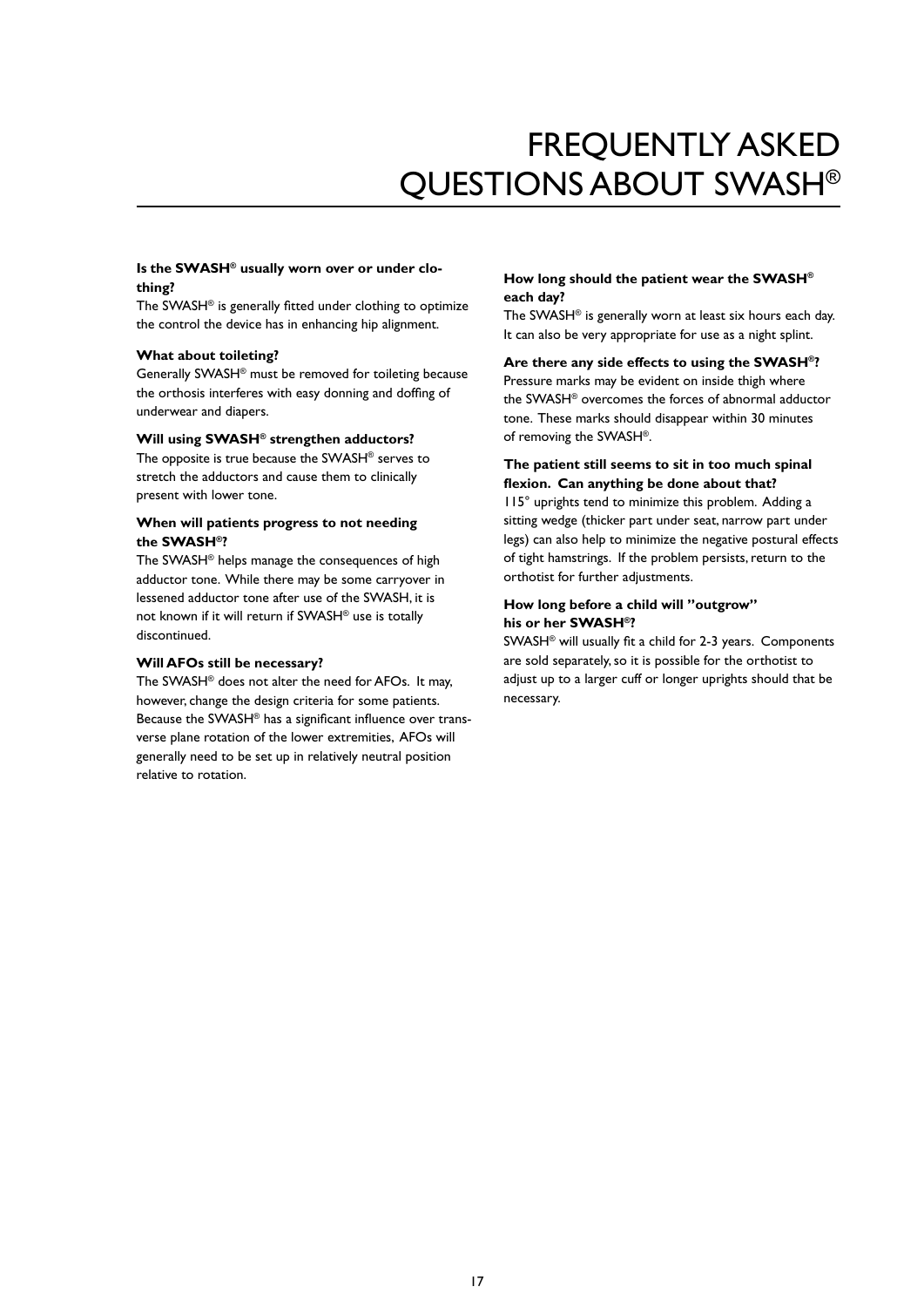## INITIAL FITTING ASSESSMENT

| Patient ID# | )ate<br>– acc |
|-------------|---------------|
|             |               |

Physical Therapist Orthotist

Physician

|                                                                                  | <b>WITHOUT SWASH</b> | <b>WEARING SWASH</b> |
|----------------------------------------------------------------------------------|----------------------|----------------------|
| <b>SITTING</b> (90/90 position)                                                  |                      |                      |
| Hip adduction                                                                    |                      |                      |
| Pelvic tilt posture due to tight hamstrings                                      |                      |                      |
| Sitting height from sitting surface                                              |                      |                      |
| Time no touch sitting                                                            |                      |                      |
| Reaching distance capacity                                                       |                      |                      |
| Ball catch capacity                                                              |                      |                      |
| Sit to stand functional performance                                              |                      |                      |
| General stability and posture                                                    |                      |                      |
| <b>STANDING</b>                                                                  |                      |                      |
| Femoral alignment                                                                |                      |                      |
| Overall stance height                                                            |                      |                      |
| Foot position and alignment                                                      |                      |                      |
| Reaching capacity w/extrinsic support                                            |                      |                      |
| Reaching capacity w/o extrinsic support                                          |                      |                      |
| Stand to squat functional performance                                            |                      |                      |
| <b>General Posture</b>                                                           |                      |                      |
| <b>WALKING</b>                                                                   |                      |                      |
| Incidence of scissoring                                                          |                      |                      |
| Transverse plane alignment both sides<br>(one limb rotated more than the other?) |                      |                      |
| Stride Length                                                                    |                      |                      |
| Stride Base Width                                                                |                      |                      |
| Heel to toe utilization during gait                                              |                      |                      |
| Speed                                                                            |                      |                      |
| Neuromuscular control (jerky? fluid? balance issues?)                            |                      |                      |
| Distance capacity                                                                |                      |                      |